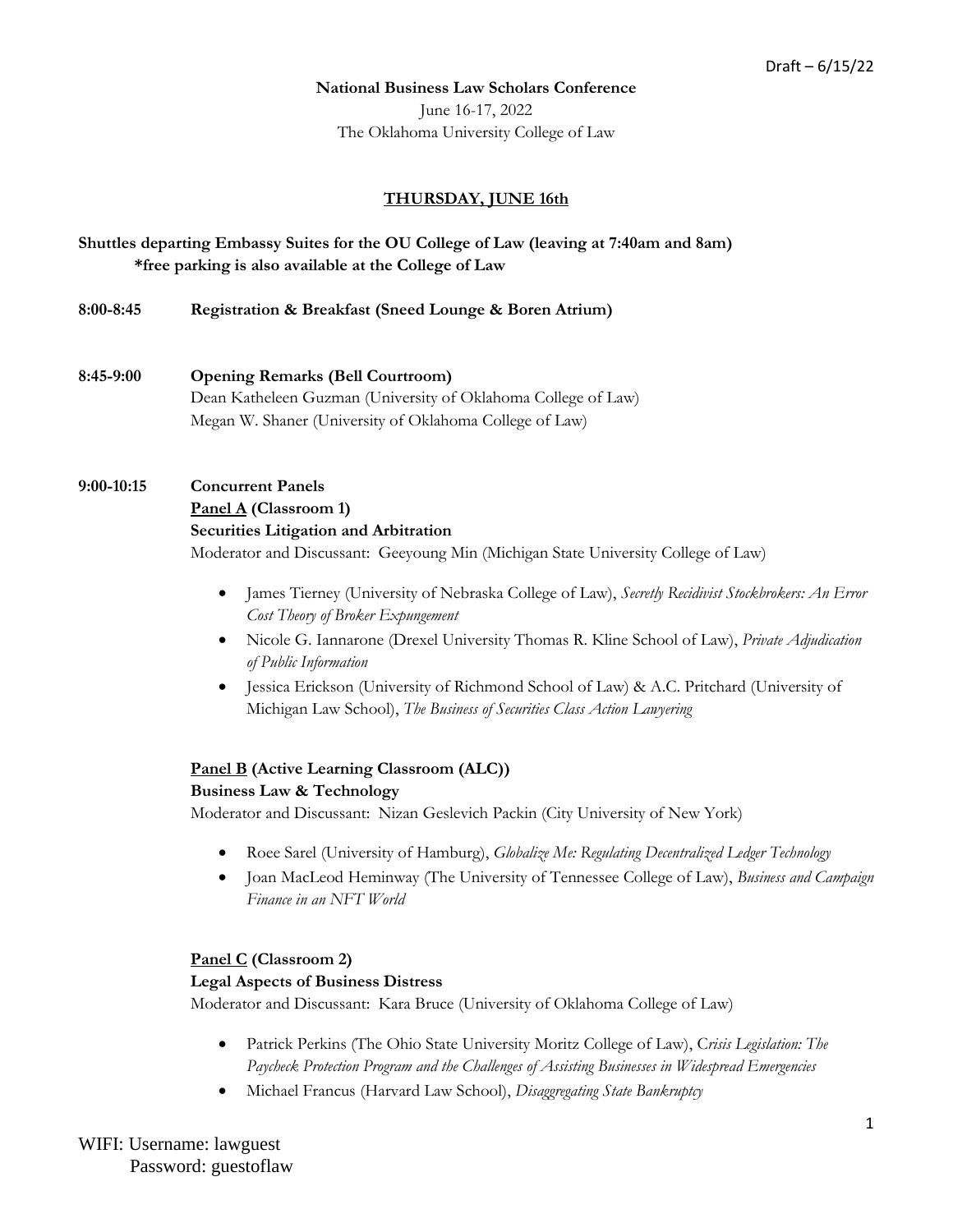# **Panel D (Classroom 3)**

#### **Corporate Governance and Stakeholderism**

Moderator and Discussant: Lécia Vicente (Louisiana State University Paul M. Hebert Law Center)

- Amelia Miazad (UC Berkeley School of Law), *D&O Insurers as ESG Monitors*
- Chris Havasy (Harvard Law School), *The Quest for Legitimacy in Corporate Law*
- Matthew T. Bodie (Saint Louis University School of Law) & Grant Hayden (SMU Dedman School of Law), *Democratic Participation as Corporate Purpose*
- **10:15-10:30 Break**

# **10:30-11:45 Plenary Panel (Bell Courtroom) International Law, National Security, and Corporate Law** Moderator: Megan W. Shaner (University of Oklahoma College of Law)

- Kish Parella (Washington and Lee University School of Law)
- Tom C.W. Lin (Temple University Beasley School of Law)
- MJ Durkee (University of Georgia School of Law)
- Evan Criddle (William & Mary Law School)

# **11:45-12:30 Lunch (Sneed Lounge, Boren Atrium & North Patio)**

#### **12:30-2:00 Concurrent Panels**

#### **Panel A (Classroom 1)**

#### **Technology and Securities Regulation**

Moderator and Discussant: Nicole G. Iannarone (Drexel University Thomas R. Kline School of Law)

- AndrewSchwartz (University of Colorado Law School), *Investment Crowdfunding - Chapter 8*
- Nizan Geslevich Packin (City University of New York), *Financial Inclusion Gone Wrong: Securities and Crypto Assets Trading for Children*
- Eric C. Chaffee (The University of Toledo College of Law), *Regulating Robo-Advisers*

#### **Panel B (Classroom 4)**

#### **Retail Investors & Corporate Governance**

Moderator and Discussant: Kevin R. Douglas (Michigan State University College of Law)

- Christina M. Sautter (Louisiana State University Paul M. Hebert Law Center), *The Corporate Forum*
- Jennifer Fan (University of Washington School of Law), *Non-Traditional Investors*
- Abraham Cable (University of California Hastings College of the Law), *Regulating Democratized Investing*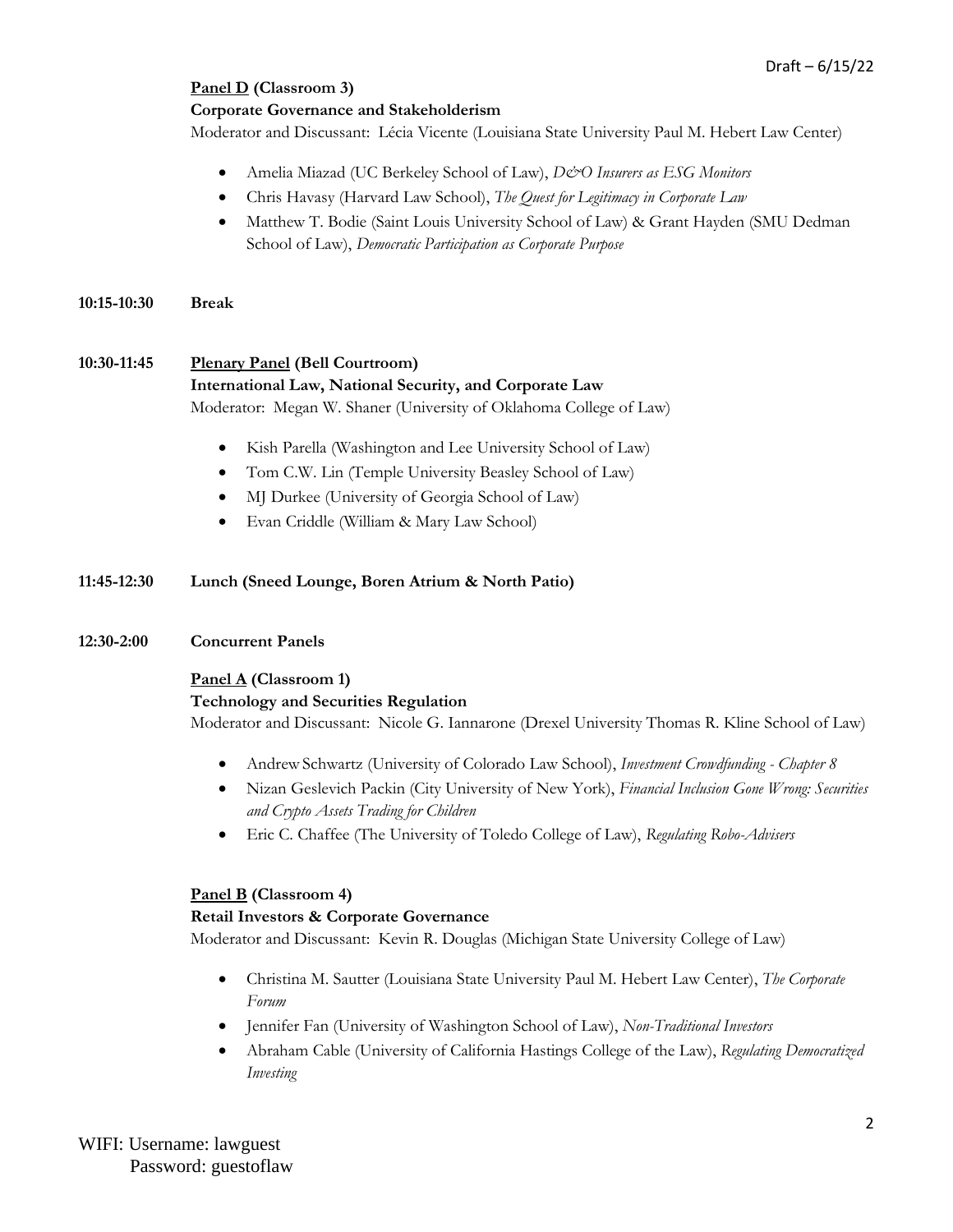# **Panel C (Active Learning Classroom (ALC)) Business and Bankruptcy Law**

Moderator and Discussant: Megan W. Shaner (University of Oklahoma College of Law)

- Christopher Odinet (University of Iowa College of Law), *Stablecoins in Bankruptcy*
- Kara Bruce (University of Oklahoma College of Law), *Bankruptcy's Arbitration Counter-Current and the Future of Debtor Class Actions*
- Dhruv Chand Aggarwal (Yale Law School/Yale School of Management), *Does Bankruptcy Priority Matter?: Evidence from India*

**2:00-2:15 Break (snacks available in the Sneed Lounge)**

## **2:15-3:15 Plenary Panel (Bell Courtroom) Author-Meets-Readers Session**

THE CORPORATION AS TECHNOLOGY: RE-CALIBRATING CORPORATE GOVERNANCE FOR A SUSTAINABLE FUTURE (Oxford University Press 2022).

| Author:      | Christopher M. Bruner (University of Georgia School of Law)                                                              |
|--------------|--------------------------------------------------------------------------------------------------------------------------|
| Discussants: | Christina M. Sautter (Louisiana State University Paul M. Hebert Law Center)<br>Amelia Miazad (UC Berkeley School of Law) |

**3:15-3:30 Break**

# **3:30-4:45 Concurrent Panels Panel A (Classroom 1)**

#### **Regulating Securities Markets**

Moderator and Discussant: Jessica Erickson (University of Richmond School of Law)

- Emily Winston (University of South Carolina School of Law), *Unequal Intermediation*
- Alexander I. Platt (University of Kansas School of Law), *The Lost History of Mandatory Disclosure*
- Kevin R. Douglas (Michigan State University College of Law), *Getting Property Right in the Regulation of Insider Trading*

# **Panel B (Classroom 2) The Limits of the Corporation** Moderator and Discussant: Joan MacLeod Heminway (The University of Tennessee College of Law)

• Tomer Stein (Stetson University College of Law), *Debt as Corporate Governance*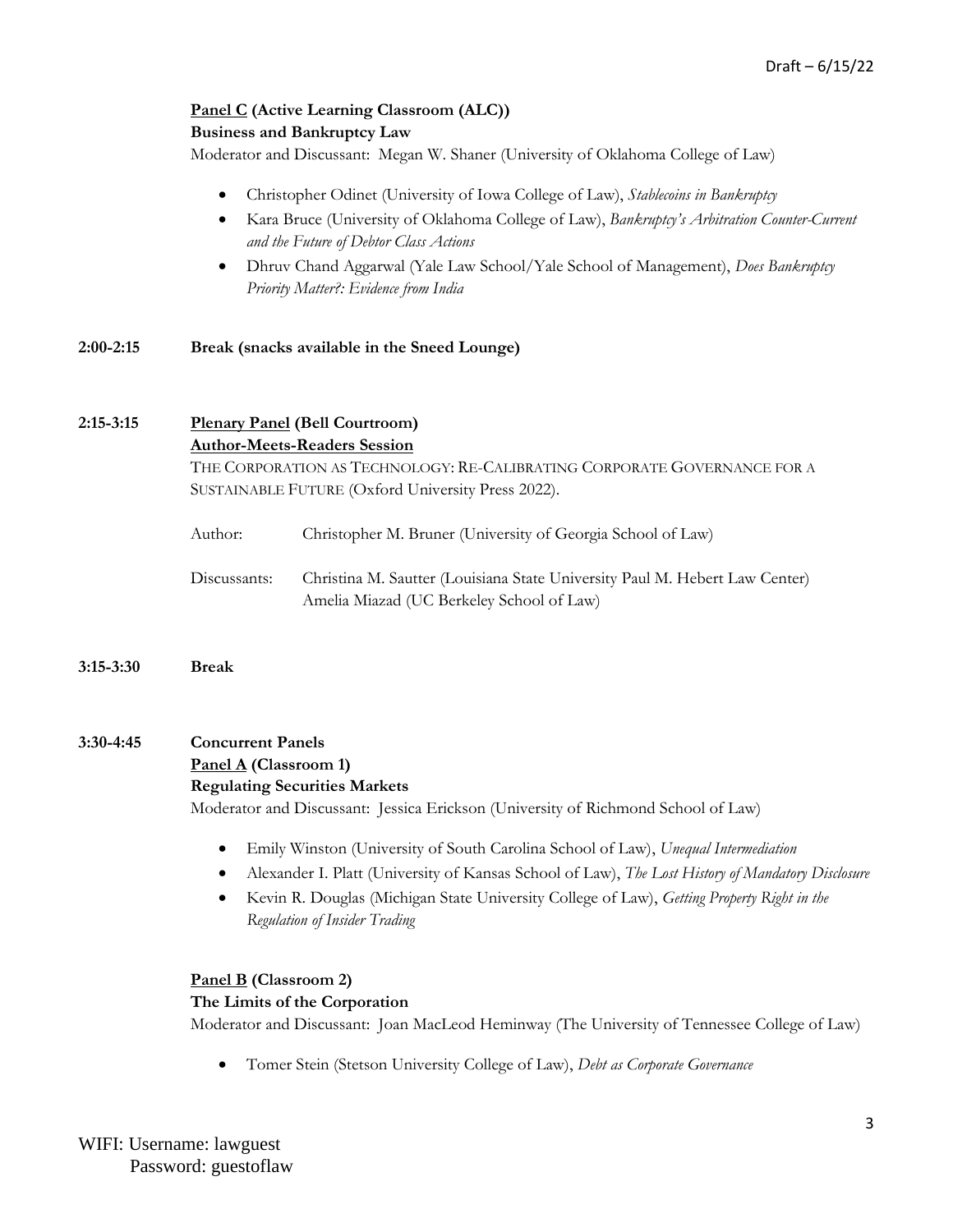- Geeyoung Min (Michigan State University College of Law), *Governance Webs and Compliance Gaps*
- Aneil Kovvali (University of Chicago Law School), *Stark Choices for Corporate Reform*

## **Panel C (Classroom 3)**

#### **Corporate Criminal Law**

Moderator and Discussant: Andrew Jennings (Brooklyn Law School)

- W. Robert (Will) Thomas (University of Michigan Ross School of Business), *Shaming Criminal Corporations*
- David Kwok (University of Houston Law Center), *Fraudulent Equilibria Between Criminal and Ethical Commercial Codes*
- Mihailis Diamantis (University of Iowa College of Law), *Branding Corporate Criminals*

#### **Panel D (Classroom 4)**

#### **Banking Law**

Moderator and Discussant: Eric C. Chaffee (The University of Toledo College of Law)

- Jeremy C. Kress (University of Michigan Ross School of Business), *Banking's Climate Conundrum*
- Colleen Baker (University of Oklahoma Price College of Business), *The Federal Reserve As Investment Option of Last Resort*
- **4:45-5:00 Break**

# **5:00-6:00 Plenary Panel (Classroom 2) Author-Meets-Readers Session** THE CAPITALIST AND THE ACTIVIST: CORPORATE SOCIAL ACTIVISM AND THE NEW BUSINESS OF CHANGE (Berrett-Koehler Publishers 2022). Author: Tom C.W. Lin (Temple University Beasley School of Law)

Discussants: Matthew T. Bodie (Saint Louis University School of Law) Jay B. Kesten (Florida State University College of Law)

**6:00-7:00 Reception (Boren Atrium & North Patio)**

#### **Shuttles departing OU College of Law for hotels at 7pm**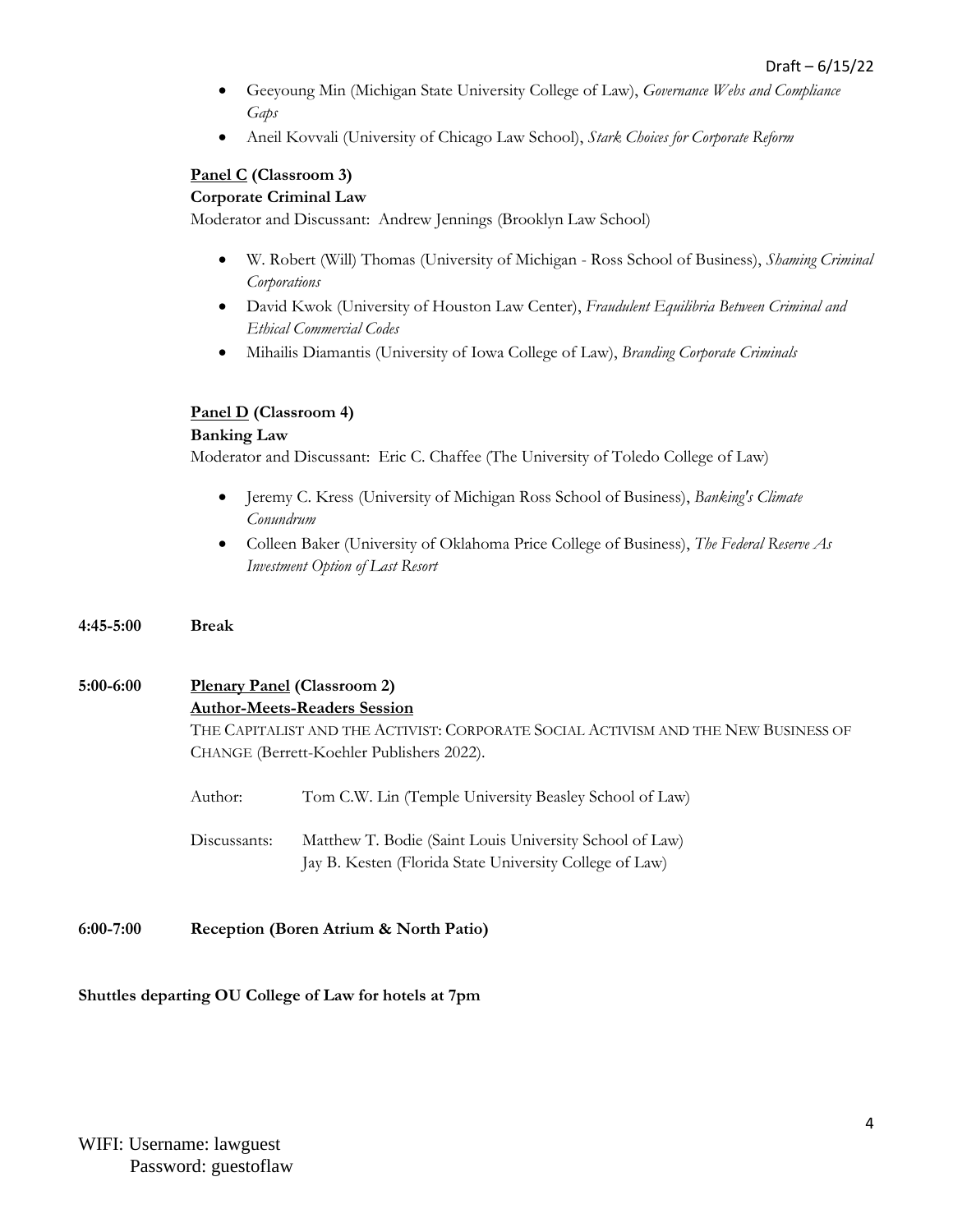# **FRIDAY, JUNE 17th**

**Shuttles departing Embassy Suites for the OU College of Law (leaving at 7:40am and 8am) \*free parking is also available at the College of Law**

**8:00-8:45 Breakfast (Sneed Lounge, Boren Atrium & North Patio)**

# **8:45-10:00 Concurrent Panels Panel A (Classroom 1) Fiduciary Duties** Moderator and Discussant: Andrew Tuch (Washington University School of Law)

- Roy Shapira (Harry Radzyner Law School, IDC), *Mission Critical ESG and the Scope of Director Oversight Duties*
- Alan Kluegel (University of Kentucky College of Law), *To Whom Do Corporate Managers Owe Their Duties? (And Does It Matter?)*
- Itai Fiegenbaum (St. Thomas University College of Law), *The Litigation-Proof Monitoring Board? Caremark Duties Outside Delaware*

## **Panel B (Classroom 2)**

#### **Emerging Issues in Corporate Law**

Moderator and Discussant: Chris Havasy (Harvard Law School)

- Sarah J. Williams (Penn State Dickinson Law), *Regulatory Personhood: The Elixir for Redundancy Between the SEC and the PCAOB*
- Roberto Tallarita (Harvard Law School), *Bargaining Over Voting Rights*
- Anat Alon-Beck (Case Western Reserve University School of Law), *Where Do Unicorns Incorporate?*

#### **Panel C (Classroom 3)**

#### **Mergers & Acquisitions**

Moderator and Discussant: Christina M. Sautter (Louisiana State University Paul M. Hebert Law Center)

- Andrew Jennings (Brooklyn Law School), *The Market for Corporate Offenders*
- Joseph Franco (Suffolk University Law School), *Contract Realism and Formalism in Preliminary Acquisition Agreements and Negotiations*

**10:00-10:15 Break**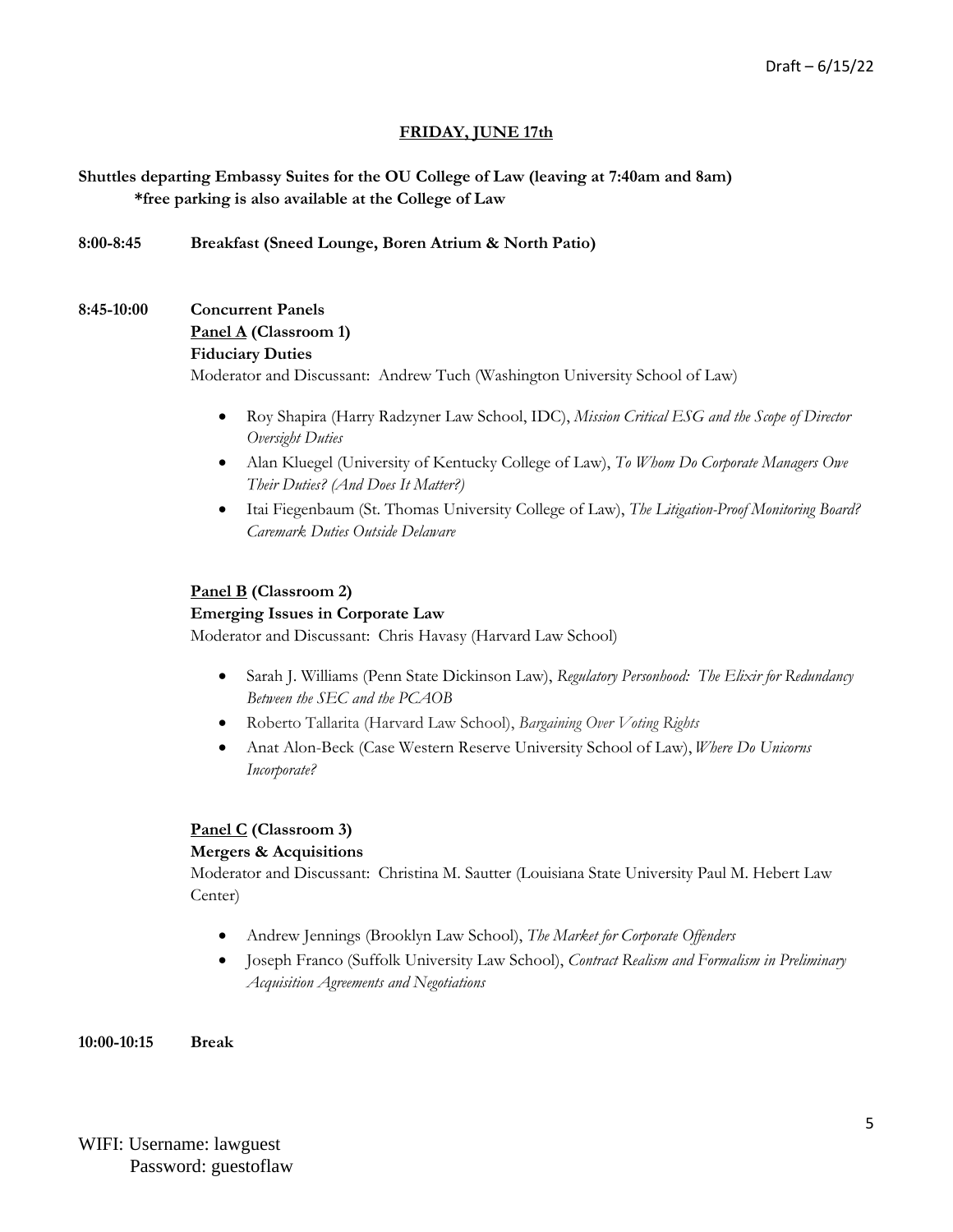# **10:15-11:45 Plenary Panel (Bell Courtroom)**

#### **The JOBS Act: Ten Years Later**

Moderator: George S. Georgiev (Emory University School of Law)

- Jennifer Fan (University of Washington School of Law)
- Alexander I. Platt (University of Kansas School of Law)
- Cary Martin Shelby (Washington and Lee University School of Law)
- Marc I. Steinberg (SMU Dedman School of Law)

#### **11:45-12:30 Lunch (Sneed Lounge, Boren Atrium & North Patio)**

## **12:30-2:00 Concurrent Panels**

**Panel A (Classroom 1) ESG**

Moderator and Discussant: Amelia Miazad (UC Berkeley School of Law)

- Roberto Tallarita (Harvard Law School), *The Limits of Portfolio Primacy*
- Maria Maciá (Notre Dame Law School), *Mandatory Disclosure for Ethical Supply Chains: Market Responses to Conflict Mineral Reports*
- Aneil Kovvali (University of Chicago Law School), *A* Basic *Contradiction: Fraud on the Market and ESG Disclosures*
- George S. Georgiev (Emory University School of Law), *ESG Disclosure and the SEC's Statutory Mandate*

#### **Panel B (Classroom 2)**

#### **The Corporation and Society**

Moderator and Discussant: Anat Alon-Beck (Case Western Reserve University School of Law)

- Lécia Vicente (Louisiana State University Paul M. Hebert Law Center), *The Social Enterprise: A New Form of Enterprise?*
- John Rice (Duquesne University School of Law), *Rainbow Washing*
- Michael B. Dorff (Southwestern Law School), *What Counts as a Public Purpose?*
- Chasmin Brooks (Georgetown University Law Center), *For More Black Corporate Directors and Fewer Corporate Opinions Excusing Their Absence*